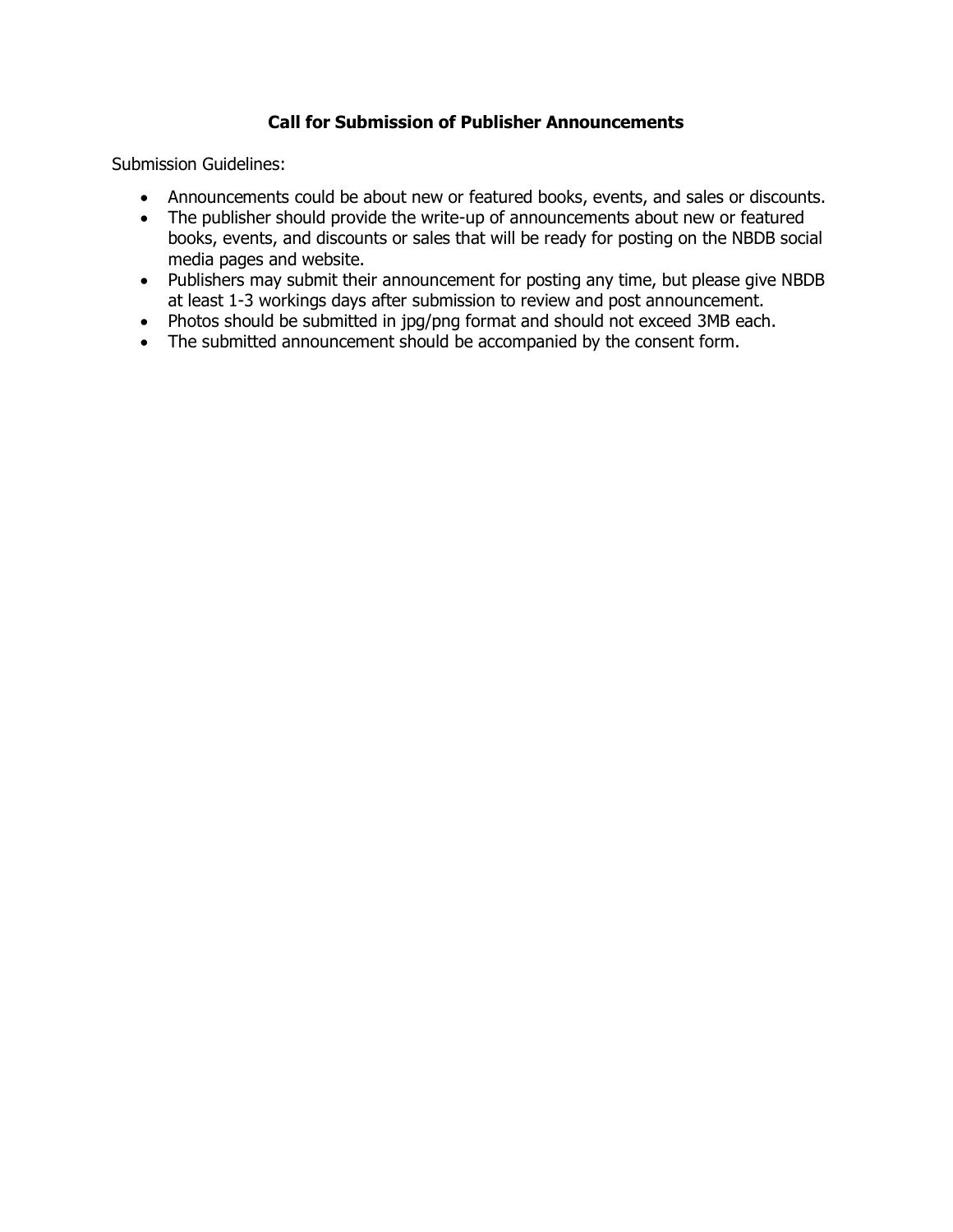### **Write-Up Template for New or Featured Book Announcement**

**(Title of Announcement)**

**(Book Cover in jpg/png)**

**(Summary/Blurb) (Review if any) (Title of Book)** by **(Name of Author)** Published by (**Name of Publisher**) **(ISBN if any)** Illustrated by **(Name of Illustrator)** – **if applicable**

You may grab your copy through **(link)** for only **(price).**

For inquiries, you may contact **(name of contact person)** through **(email and/or cellphone number)** 

## **Consent**

I hereby allow the National Book Development Board (NBDB) to share on NBDB's social media pages and website all the information provided above.

\_\_\_\_\_\_\_\_\_\_\_\_\_\_\_\_\_\_\_\_\_\_\_\_\_\_\_\_\_\_\_\_\_\_\_\_\_\_\_\_\_\_\_\_\_\_\_\_\_\_\_\_\_\_\_\_\_\_\_\_\_ Signature Over Printed Name of Authorized Publisher Representative / Date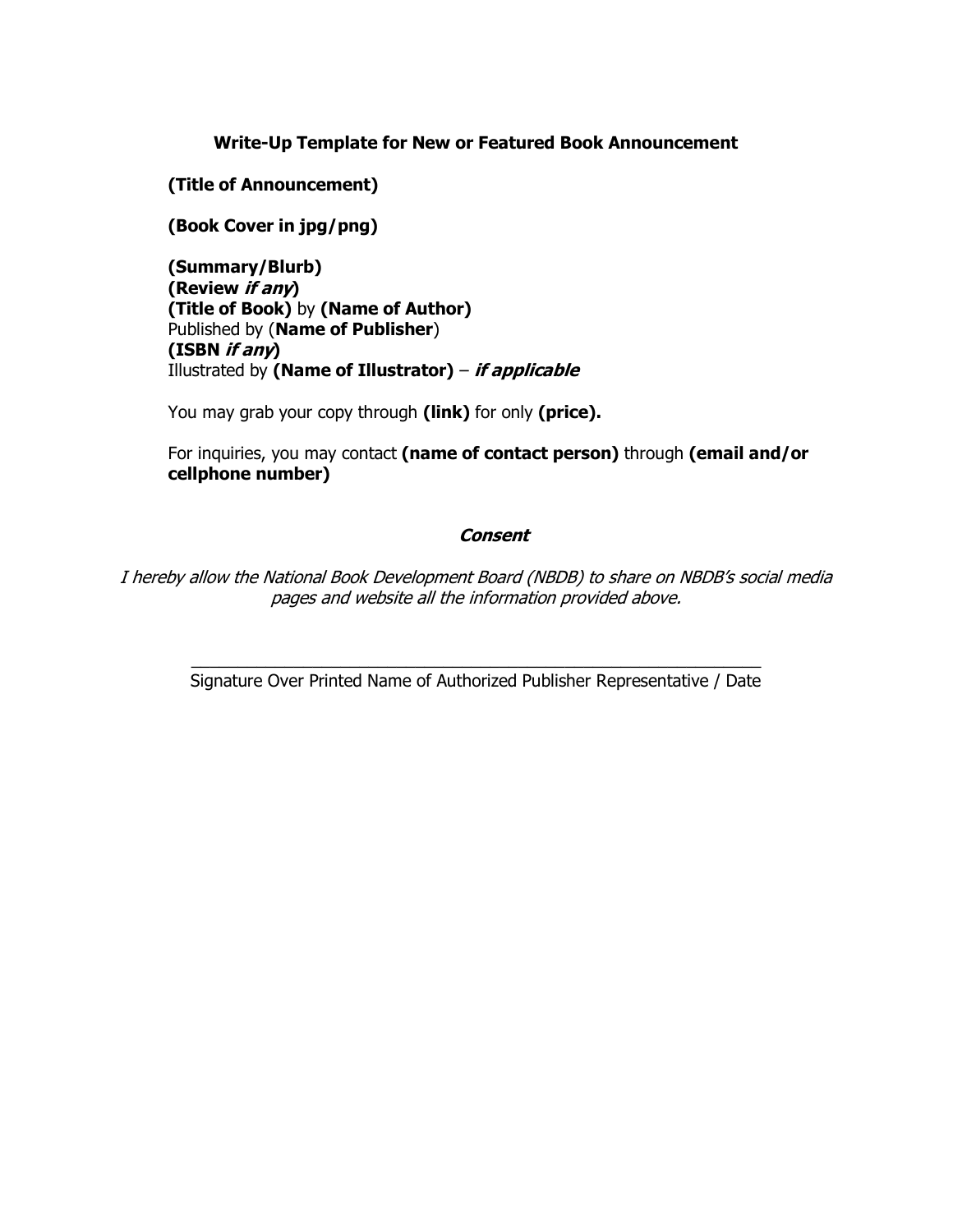## **Write-Up Template for Events Announcement:**

# **(Title of Event) (Publicity Materials in jpg/png) (Write-up for event announcement)**

Write-up should contain the following:

- Date and Venue
- Name of Organizer/s
- What the event is about
- Registration link (if applicable)
- Registration fee (if applicable)

For inquiries, you may contact **(name of contact person)** through **(email and/or cellphone number)**

### **Consent**

I hereby allow the National Book Development Board (NBDB) to share on NBDB's social media pages and website all the information provided above.

 $\_$  , and the set of the set of the set of the set of the set of the set of the set of the set of the set of the set of the set of the set of the set of the set of the set of the set of the set of the set of the set of th Signature Over Printed Name of Authorized Publisher Representative / Date